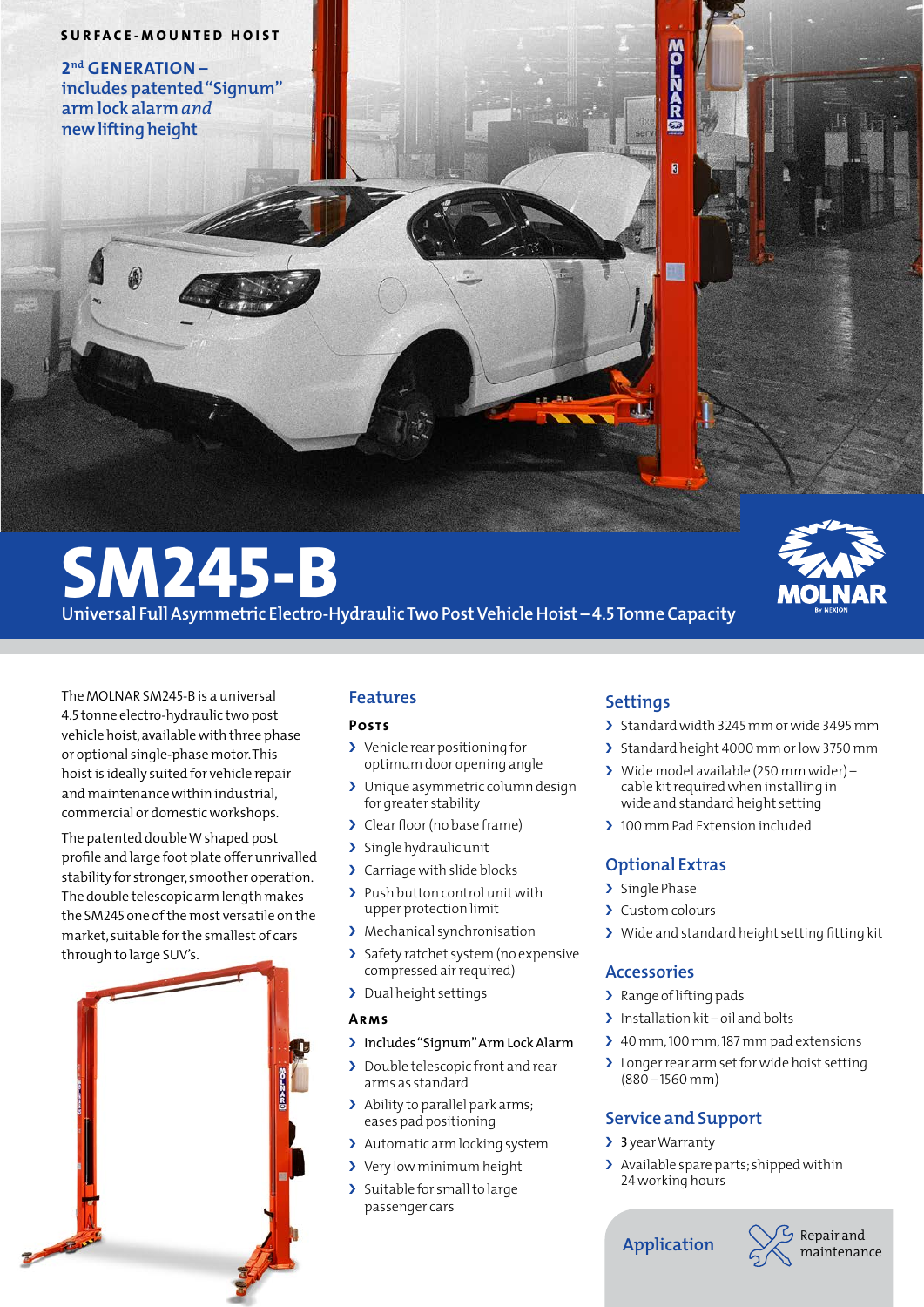| <b>Technical Data</b>       | Lifting capacity                                | 4500 kg                                                                                                                  |
|-----------------------------|-------------------------------------------------|--------------------------------------------------------------------------------------------------------------------------|
|                             | Lifting height                                  | 95 mm - 1990 mm                                                                                                          |
|                             | Working height                                  | 1945 mm - 1990 mm<br>(+100 mm extensions)                                                                                |
|                             | Lifting / lowering time                         | 30 seconds                                                                                                               |
|                             | Motor unit                                      | 3.0 kW                                                                                                                   |
|                             | Voltage                                         | 415V 3 Phase + Earth / 10A<br>(Neutral NOT required)<br>Optional single phase / 20A                                      |
| <b>Arm Structure</b>        | Lifting pad                                     | 95-140 mm adjustable                                                                                                     |
|                             | Minimum height                                  | 95 mm                                                                                                                    |
|                             | Drive-through width                             | 2250 mm + optional 250 mm                                                                                                |
|                             | Width between posts                             | 2560 mm + optional 250 mm                                                                                                |
|                             | Total width - outer edges<br>base plates        | 3245 mm + optional 250 mm                                                                                                |
|                             | Total height including post                     | 4000 mm or optional<br>3750mm low setting                                                                                |
|                             | Arm length front,<br>minimum-maximum            | 590 - 995 mm                                                                                                             |
|                             | Arm length rear,<br>minimum-maximum             | 710 – 1275 mm                                                                                                            |
| đо                          | Д<br>$-$ 95 mm (min) $ 140$ mm (max)<br>2560 mm | ψ<br>$Standard = 4000$ mm. $Low = 3750$ mm<br>$\frac{1}{2}$ tandard = 3800 mm. Low = 3550 mm<br>$ 945 - 1990$ mm $ $ max |
|                             | 3245 mm                                         |                                                                                                                          |
|                             |                                                 | Specif                                                                                                                   |
| Lifting<br>the <b>Level</b> |                                                 |                                                                                                                          |



#### **UNIQUE FEATURES**





**Adjustable Pad**

**Low arm construction – 95 mm**



**POWER PACK ABOVE OPERATOR** 







**100mm pad extension set included**



Specifications/Images subject to change without prior notice. To validate warranty, proof of a valid maintenance contract will be required. Images and Illustrations are indicative and may be modified without notice

> *For more information, please contact MOLNAR or your local MOLNAR Representative*

**"Signum" arm lock alarm. Automatic lock release** 

> **1300 MOLNAR** (1300 665 627) 08 **8234 3611**  08 **8234 4322**

www.**molnarhoists.com.au**

**sales@molnarhoists.com.au**

**M MolnarAustralia**